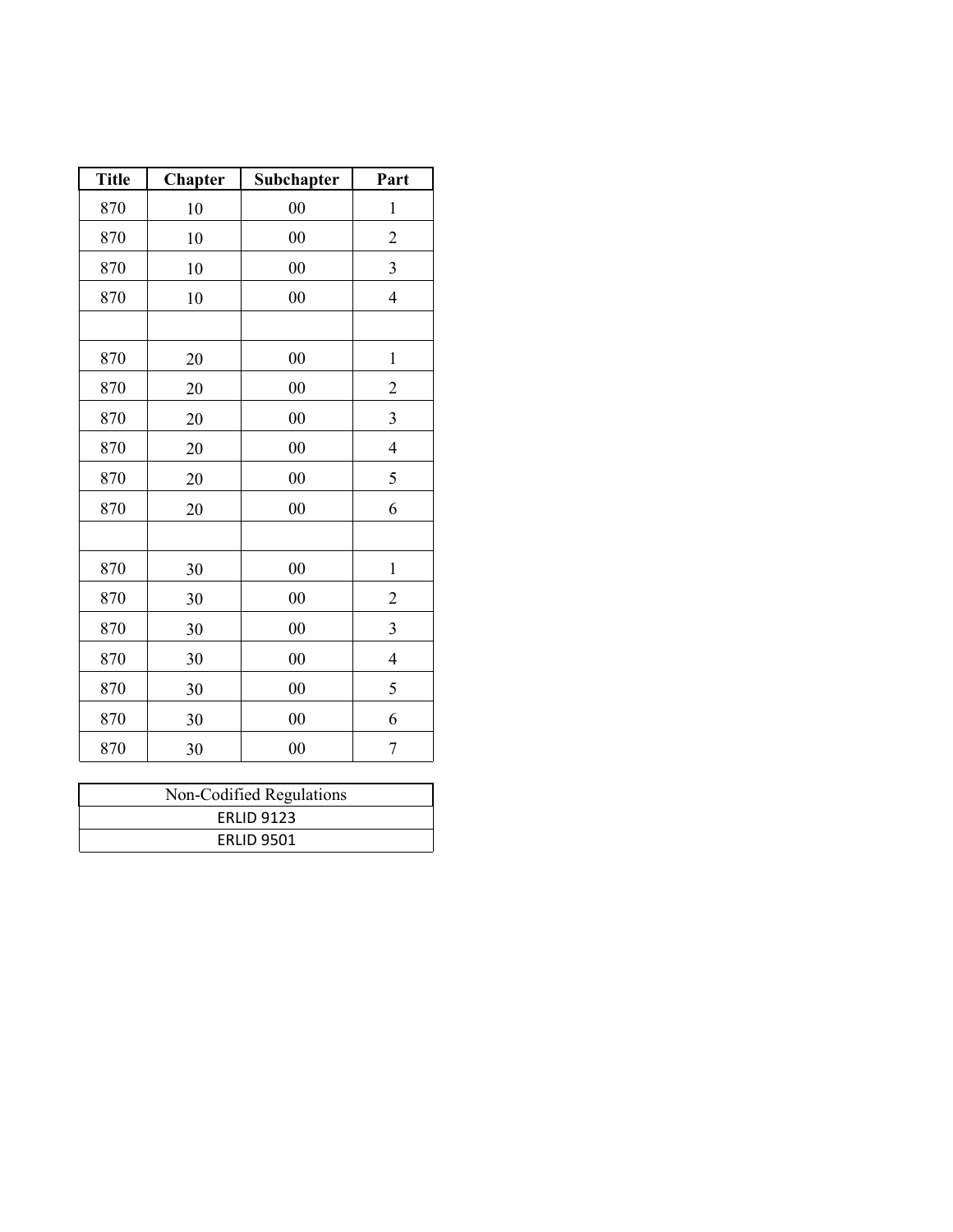## **Rhode Island Commerce Corporation Index and Compilation of Final Rules**

| <b>Regulation Title</b>                                                                                             |  |  |  |
|---------------------------------------------------------------------------------------------------------------------|--|--|--|
| Rules and Regulations for the Expedited Permit Process                                                              |  |  |  |
| Conduct of Public Hearings                                                                                          |  |  |  |
| <b>Declaratory Order Petitions</b>                                                                                  |  |  |  |
| Petition for Promulgation of Rules                                                                                  |  |  |  |
|                                                                                                                     |  |  |  |
| Rules and Regulations for the Renewable Energy Development Fund Program                                             |  |  |  |
| Rules and Regulations for the First Wave Closing Fund                                                               |  |  |  |
| Rules and Regulations for the Innovation Network Matching Grant Program                                             |  |  |  |
| Rules and Regulations for the Innovation Voucher Program                                                            |  |  |  |
| Rules and Regulations for the Industry Cluster Grants Program                                                       |  |  |  |
| The Main Street Rhode Island Streetscape Improvement Fund                                                           |  |  |  |
|                                                                                                                     |  |  |  |
| The Rules and Regulations for the Wavemaker Fellowship Program                                                      |  |  |  |
| Rules and Regulations for the Tax Stabilization Incentive Program                                                   |  |  |  |
| Rules and Regulations for the Rebuild Rhode Island Tax Credit Program                                               |  |  |  |
| Rules and Regulations for the Rhode Island Qualified Jobs Incentive Act of 2015                                     |  |  |  |
| Rules and Regulations for the Anchor Institution Tax Credit                                                         |  |  |  |
| Rules and Regulations for the Rhode Island Tax Increment Financing Act                                              |  |  |  |
| Rules and Regulations for Certification as "Qualified Business Entity" or a "Certified Venture Capital Partnership" |  |  |  |
|                                                                                                                     |  |  |  |

**Regulation Title** Rules and Regulations Pertaining to Incentives for Innovation and Growth Rules of Procedure of the Rhode Island Enterprise Zone Council